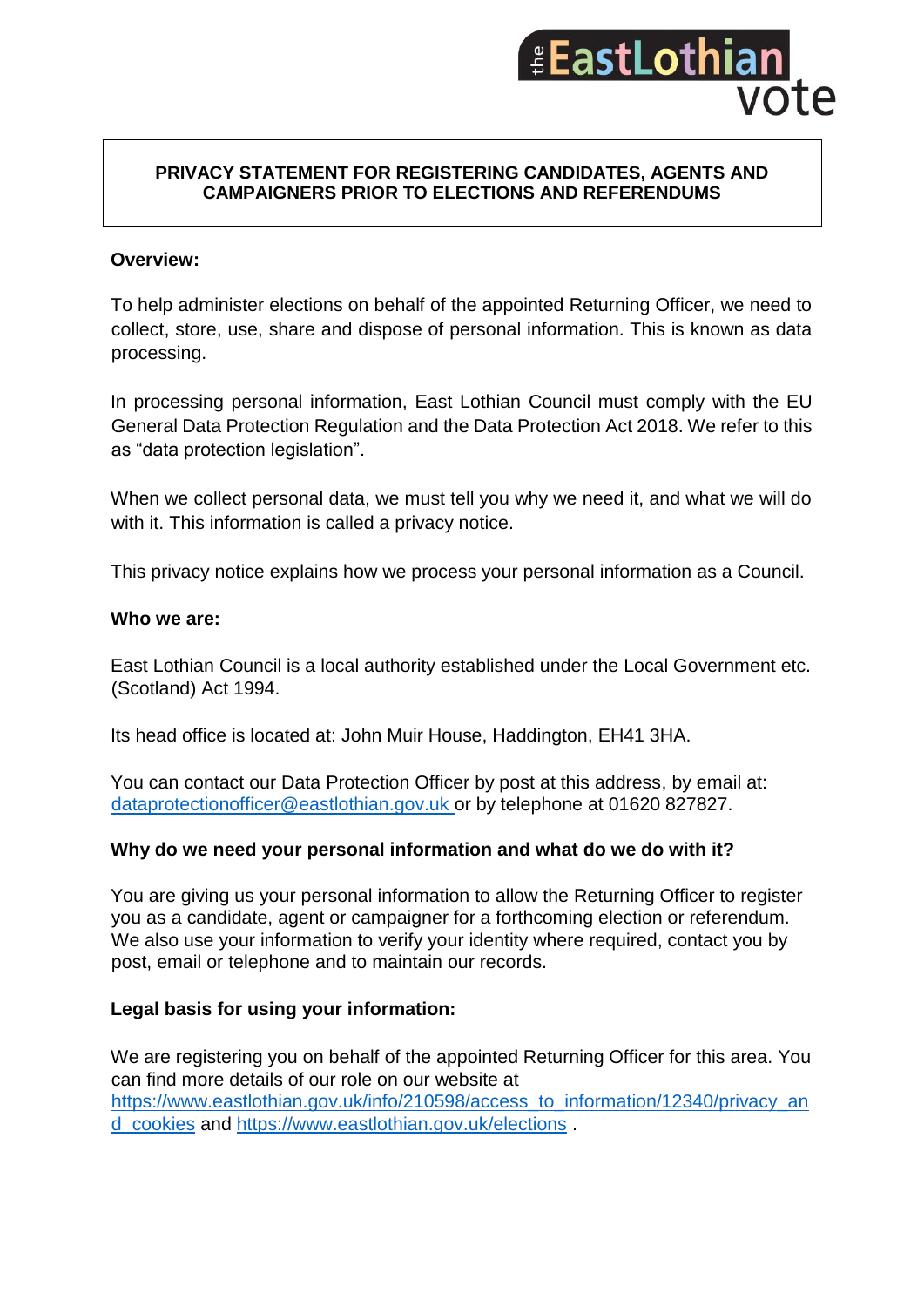

Processing your personal information is necessary for the performance of a task carried out in the exercise of official authority vested in the controller. If you do not provide us with the information we have asked for then we will not be able to provide this service to you.

We will not use or share your information for marketing purposes, unless we ask for, and you specifically give us, permission to do so.

### **Who do we share your information with?**

To provide you with efficient services, we will sometimes share your personal information between teams within the Council, and with external partners and agencies involved in delivering services on our behalf.

The Council may also provide personal information to third parties, but only where it is necessary, either to comply with the law or where permitted under data protection legislation.

We are legally obliged to share certain data with other public bodies, such as HMRC and will do so where the law requires this. We are also legally obliged to safeguard public funds so we are required to verify and check your details internally for fraud prevention. We may share this information with other public bodies (and also receive information from these other bodies) for fraud checking purposes.

We will also generally comply with requests for specific information from other regulatory and law enforcement bodies where this is necessary and proportionate.

We will only share your information with partners or suppliers who have sufficient measures and procedures in place to protect your information and can meet their legal obligations under data protection legislation.

# **How long do we keep your information for?**

We only keep your personal information for the minimum period amount of time necessary. Sometimes this time period is set out in the law, but in most cases it is based on the business need.

The Councils Record Retention schedule sets out the retention periods that apply to records for the various elections that we administer.

### **Your rights under data protection law:**

Under data protection legislation you have certain rights which are set out below.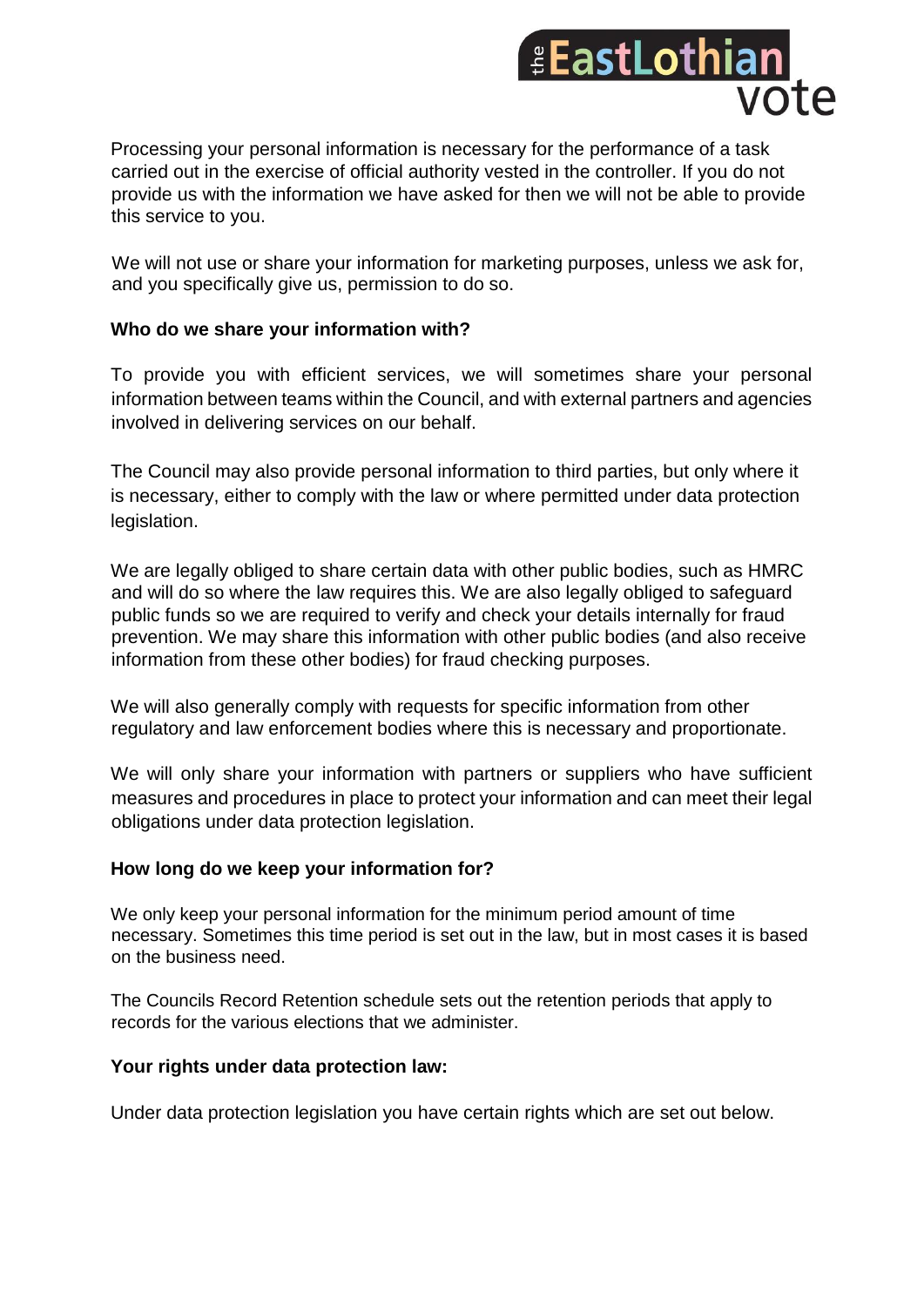

- **The right to be informed** about how we collect and use your personal information through privacy notices such as this.
- **The right to request information we hold about you**. This is known as a subject access request and is free of charge. We must respond within one month, although this can be extended to three months if the information is complex.
- **The right to rectification**. You are entitled to have your information rectified if it is factually inaccurate or incomplete. We must respond to your request within one month. If we decide to take no action, we will tell you why and let you know about your right of complaint to the UK Information Commissioner.
- **The right to erasure**. You have the right to ask us to delete your information or stop using it. It will not always be possible for us to comply with your request, for example if we have a legal obligation to keep the information. If we decide to take no action, we will tell you why and let you know about your right of complaint to the UK Information Commissioner.
- **The right to restrict processing**. You have the right to restrict how your data is processed in certain circumstances, for example if the information is not accurate. If a restriction is applied, we can retain just enough information to ensure that the restriction is respected in future. If we decide to lift a restriction on processing we must tell you.
- **The right to data portability**. If we are processing your personal data with your consent, and it is held in a structured, commonly used, machine readable form, you have a right to ask us to transmit it to another data controller so they can use it. This right does not apply if we process your personal data as part of our public task.
- **The right to object**. You can object to your information being used for profiling, direct marketing or research purposes.
- You have rights in relation to **automated decision making and profiling**, to reduce the risk that a potentially damaging decision is taken without human intervention.

To make a subject access request, or to exercise any of your rights, please contact the Freedom of Information Team at [foi@eastlothian.gov.uk](mailto:foi@eastlothian.gov.uk)